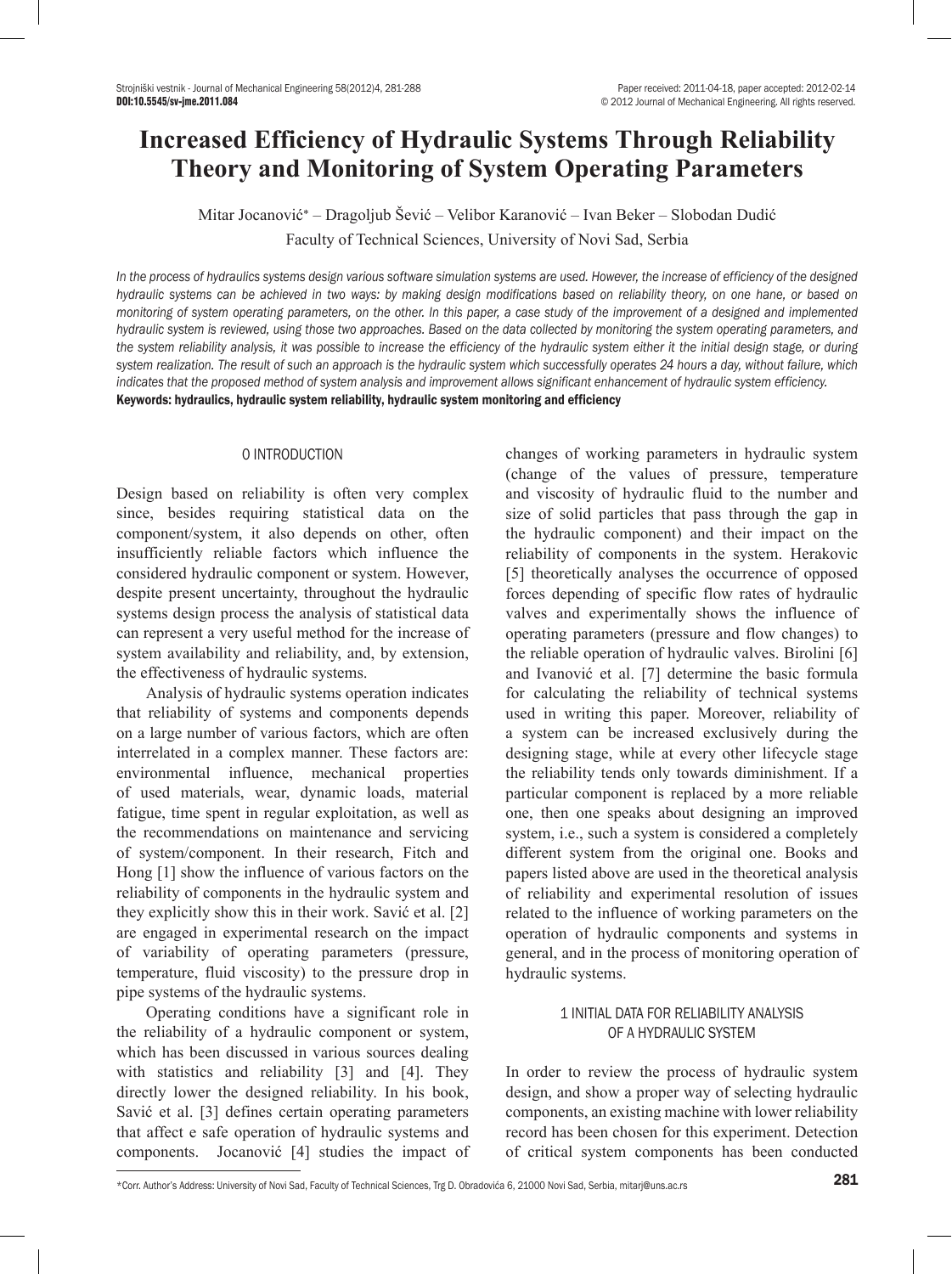by monitoring the operating parameters (pressure, temperature - kept within optimal range of 40 to 60 ºC, and flow) which are presented later in the paper. The analysis of operation of hydraulic system has shown that, reliability-wise, all the components have been serially connected (in case of a failure of any component, the whole system stops). The hydraulic system is shown in Fig. 1. It is composed of three sub-systems: accumulation, extrusion, and filling subsystem, which operate in alternation.

Based on the data given by Fitch [1], who has defined the expected (most probable) failure rates for each hydraulic system component; it is possible to define the expected reliability of each of the subsystems within a considered hydraulic system. The values of failure rate for the components of the example system are presented in Table 1, as given by [1].

### 2 RELIABILITY ANALYSIS OF SYSTEM IN OPERATION

Analysis of reliability has been conducted under the assumption that the system is operating in the period of random failures (system reliability can be described with exponential distribution law) which holds that [6] and [7]:

$$
R = e^{-\lambda \cdot t},\tag{1}
$$

where *R* is system reliability,  $\lambda$  system failure rate (for the exponential distribution function, failure rate is constant or nearly constant value), *t* system operational time (in Nomenclature Section symbols used in this paper are presented).

Based on the data from the literature [1], it is possible to calculate expected failure rate,  $\lambda$  for every component in a hydraulic system. Using thus calculated  $\lambda$ , the expected reliability is derived for all three sub-systems (accumulation, extrusion, and filling sub-system) that comprise the considered hydraulic system. Using thus calculated reliability for all three sub-systems, it is possible to calculate the value for expected reliability, and mean operational time of the entire hydraulic system. For the serially arranged system components, reliability is calculated according to [6] and [7]:



Fig. 1. *Block diagram of the hydraulic system used for reliability-analysis-based component design*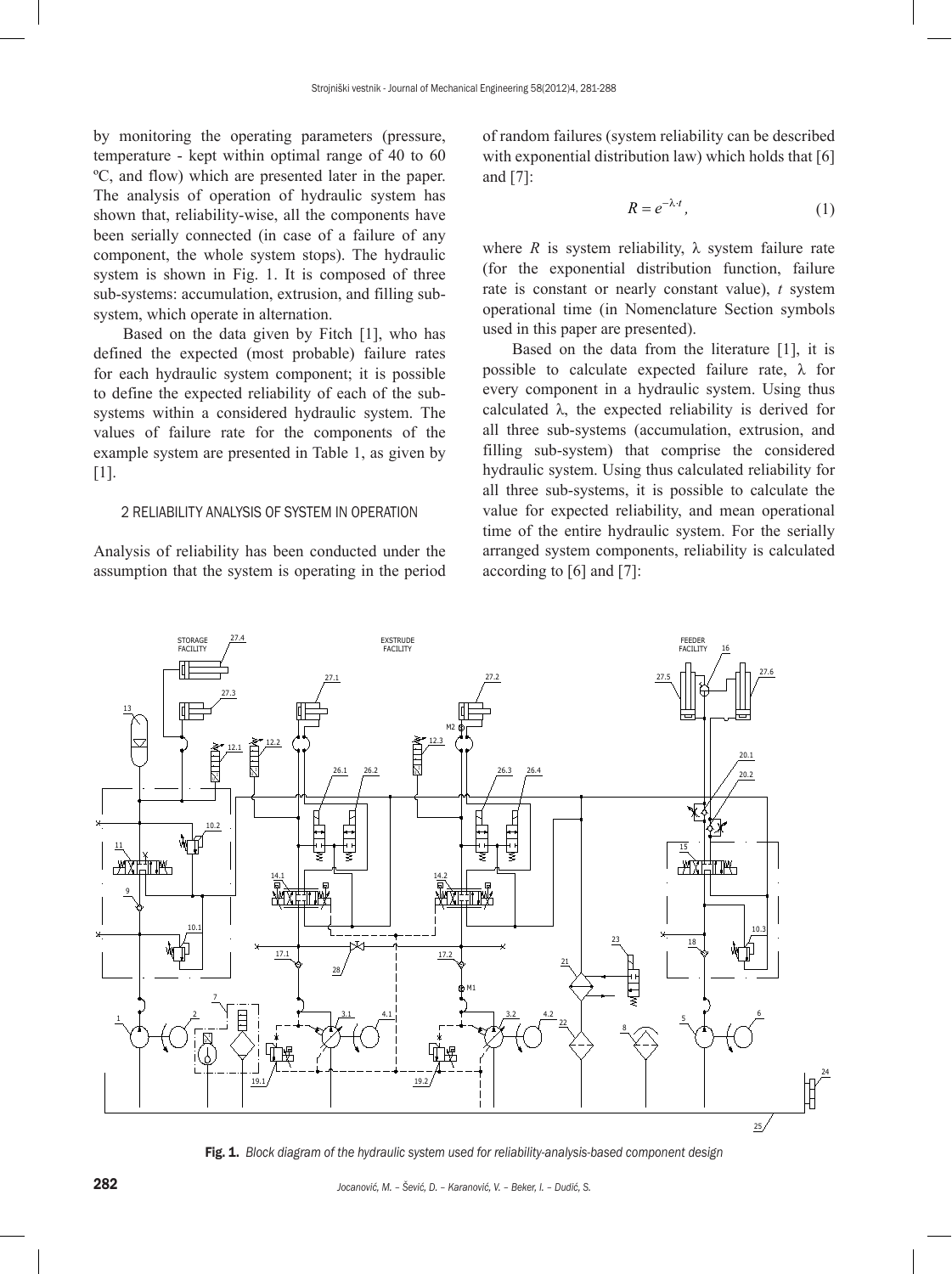| Position                                           | Hydraulic Component (Failure Rate - marks)                                         | Failure Rate $(x10-6)$ |       |
|----------------------------------------------------|------------------------------------------------------------------------------------|------------------------|-------|
|                                                    |                                                                                    | Range of Value         | Mean  |
| (1)                                                | (2)                                                                                | (3)                    | (4)   |
| (1), (5)                                           | Gear pump (λ1, λ5)                                                                 |                        | 13    |
| (2), (4.1), (4.2), (6)                             | Electrical motor $(\lambda 2, \lambda 4, \lambda 6)$                               | 2 to 18                | 10    |
| (3.1), (3.2)                                       | Axial piston pump $(\lambda 3)$                                                    | 6 to 13                | 9     |
| $(9)$ , $(17.1)$ , $(17.2)$ , $(18)$               | Check valve $(\lambda 9, \lambda 17, \lambda 18)$                                  | 0.112 to 10.2          | 6.5   |
| (10.1), (10.2), (10.3)                             | Relief valve $(\lambda$ 10)                                                        | 1.41 to 8.13           | 5.88  |
| $(11), (15), (23), (26.1), (26.2), (26.3), (26.4)$ | Electro - hydraulic valve $(\lambda$ 11, $\lambda$ 15, $\lambda$ 23, $\lambda$ 26) | 2.27 to 19.7           | 11    |
| (12.1), (12.2), (12.3)                             | Pressure switch ( $\lambda$ 12)                                                    |                        | 10    |
| 13                                                 | Gas - charged accumulator $(\lambda$ 13)                                           | 0.35 to 7.5            | 6.8   |
| (14.1), (14.2)                                     | Proportional valve (λ14)                                                           | 16.8 to 56             | 30    |
| (16), (28)                                         | Ball valve (λ16, λ28)                                                              | 1.11 to 7.6            | 4.6   |
| (19.1), (19.2)                                     | Pressure compensated relief valve $(\lambda 19)$                                   |                        | 20    |
| (20.1), (20.2)                                     | Check valve – flow restrictor ( $\lambda$ 20)                                      | 0.112 to 10.2          | 6.5   |
| 21                                                 | Radiator for cooling $(\lambda 21)$                                                |                        | 1     |
| 22                                                 | Filter $(\lambda 22)$                                                              | 0.01 to 1.62           | 0.79  |
| 25                                                 | Hydraulic reservoir $(\lambda 25)$                                                 | 0.48 to 2.52           | 1.5   |
| $(27.1), (27.2), (27.3), (27.4), (27.5), (27.6),$  | Hydraulic cilinders $(\lambda 27)$                                                 |                        | 0.008 |
|                                                    | redesigned hydraulic system                                                        |                        |       |
| (29.1), (29.2)                                     | Gear pump with frequency regulation $(\lambda 29)$                                 |                        | 13    |
| (30.1), (30.2)                                     | Relief valve – with relieve of load valve $(\lambda 30)$                           | 0.224 to 14.1          | 5.7   |
| (31.1), (31.2)                                     | Electro – hydraulic valve (directional control) $(\lambda 31)$                     | 1.81 to 7.22           | 4.6   |

Table 1. *Reliability of constituent components within the considered hydraulic system [1]*

$$
R(t) = R_1(t) \cdot R_2(t) \dots R_{n-1}(t) \cdot R_n(t) = \prod_{i=1}^{n} R_i(t). \quad (2)
$$

Substituting Eq. (1) into Eq. (2), yields [6] and [7]:

$$
R(t) = e^{-\lambda_1 \cdot t} \cdot e^{-\lambda_2 \cdot t} \cdots e^{-\lambda_{n-1} \cdot t} \cdot e^{-\lambda_n \cdot t} = e^{-\begin{pmatrix} \sum\limits_{i=0}^{n} \lambda_i \\ i=0 \end{pmatrix}t}.
$$
 (3)

Eq. (3) is used for the calculation of reliability for all three sub-systems in particular, by substituting each failure rate value,  $\lambda_i$ , with the corresponding value from Table 1.

The time interval, *t*, is taken from the range of values: 1, 2, 3, 6, 9, 12, 18, 24, 30, and 36 months of operation, that is, 730, 1460, 2190, 4380, 6570, 8760, 13140, 17520, 21900, and 26280 hours for each particular sub-system.

Mean times of hydraulic system components listed in the fourth column of Table 1 are taken for failure rates (λ*<sup>i</sup>* ).

The calculated expected reliabilities for each of the sub-systems, for the time interval of  $t = 730$  hours (1 month) are stated below:

- a) Filling sub-system  $R(730) = 0.957$ ,
- b) Extrusion sub-system  $R(730) = 0.781$ ,

c) Accumulation sub-system  $R(730) = 0.976$ .

The same is applied to the calculation of other time intervals.

The values above indicate that the system's designer has made a mistake when selecting the system components since one of the sub-systems has got incomparably lower reliability, thus significantly degrading the potential performance of the whole system. In other words, the other two sub-systems feature high quality and costly components which boost system price without significantly improving its performance.

The charts of change of each component's reliability for every time interval are shown in Figs. 2 to 4.

Total reliability of the hydraulic system has been calculated and charted (Fig. 5) for the considered filling, extruding, and accumulating sub-systems.

Analysis of the charts leads to the conclusion that the sub-system for extrusion represents the least reliable sub-assembly within the hydraulic system (Figs. 3 and 5), i.e. the components with failure rates  $\lambda_3$ ,  $\lambda_{14}$ , and  $\lambda_{19}$ , exhibit highest unreliability.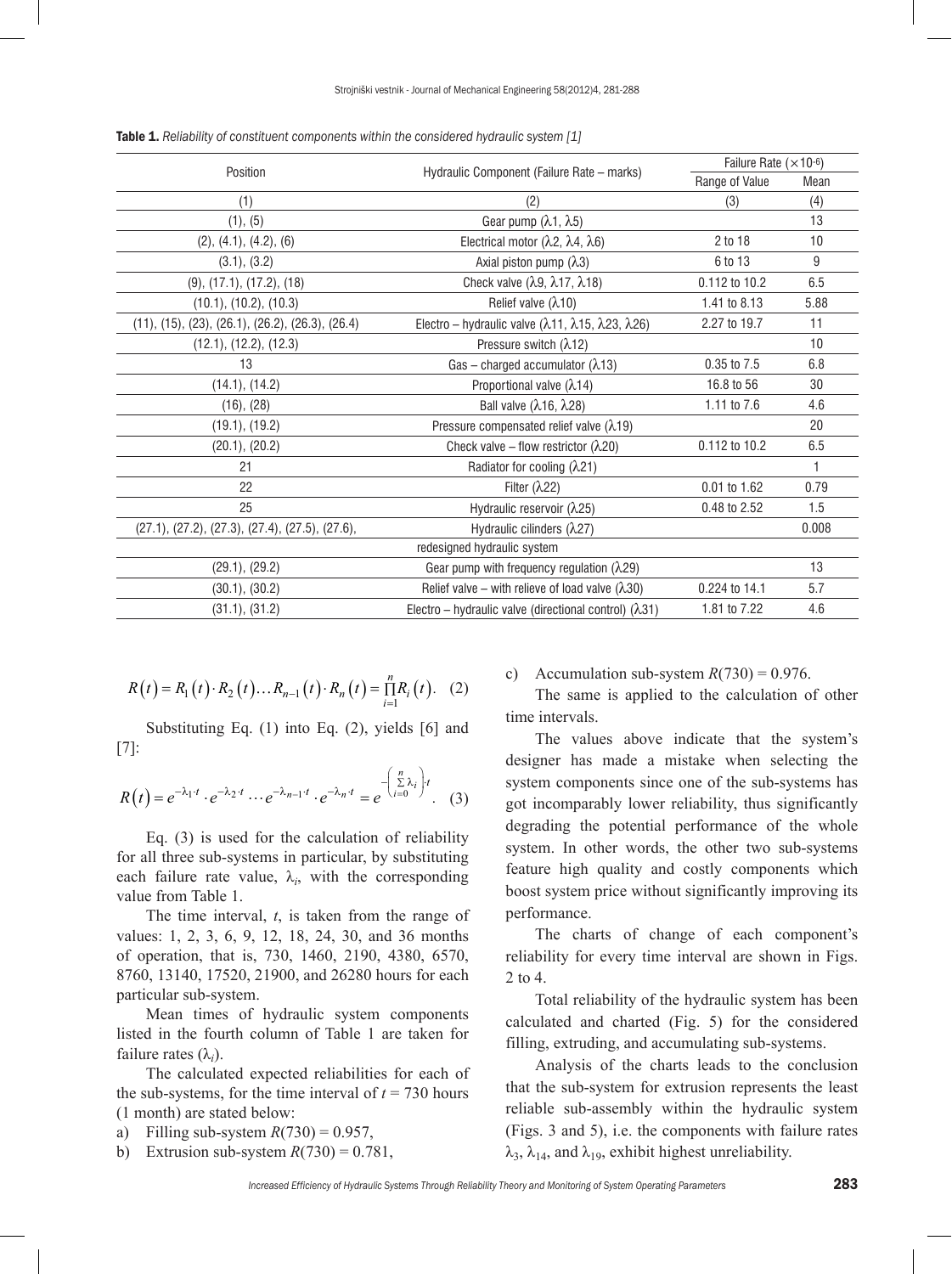

Fig. 2. *The change in reliability of hydraulic components of the filling sub-system*



Fig. 3. *The change in reliability of hydraulic components of the extruding sub-system*



Fig. 4. *The change in reliability of hydraulic components of the accumulating sub-system*



Fig. 5. *Total reliability of the three sub-systems of the considered hydraulic system*

Based on these results, the logical conclusion would be to redesign the extrusion sub-system in order to increase its reliability, and to replace

- increment of extrusion sub-system's reliability,
- satisfying the system's functional and efficiency requirements.

The expected mean operational time of the system from Fig. 1 is calculated according to following formula, [6] and [7]:

$$
T_w = \frac{1}{\lambda},\tag{4}
$$

and, for the total system failure rate of  $\lambda = 4.41 \times 10^{-4}$ , it equals  $T_w = 1/\lambda = 2268.96$ .

Thus derived mean operational time represents a theoretical value which indicates that, disregarding the adverse effects of human and process influence, the re-designed hydraulic system should have an average operational time of more than 90 days.

#### 3 MONITORING THE SYSTEM IN OPERATION

During the operation of the considered hydraulic system, frequent failures have been observed every two hours of operation. The failures observed do not correspond to the calculated mean operational time  $(T_w \approx 2269$  hours), which indicates a serious fault in the hydraulic system. This extreme deviation from the expected mean operational time occurs due to extrusion system overload, i.e. the axial piston pumps, 3.1 and 3.2, suffer from overheating, as well as the electro motors which drive them – position 4. Extruder cylinders, 27.1 and 27.2, are coupled, which means that when the cylinder 27.1 performs its working stroke, the cylinder 27.2 performs its return stroke, and vice versa. Within the two hour interval the entire hydraulic system suffered from failure which lasted for two hours - as was required by the pump and motors to cool down – which reduced the hydraulic system's productivity by 50%. It should be noted that the system is designed to operate 24 hours a day, and breaks are allowed just for the simple replacements of particular components or for preventive actions. Based on the results of reliability analysis of the extruding sub-system components - which indicate that the most critical components in the system are piston axial pump, the proportional pressure relief valve, and the proportional distributing valve – pressure and flow monitoring have been performed in the entire extrusion sub-system, in order to establish the parameters which influence disturbances, as well as the pressure drops in the system [2] to [5]. Monitoring and recording of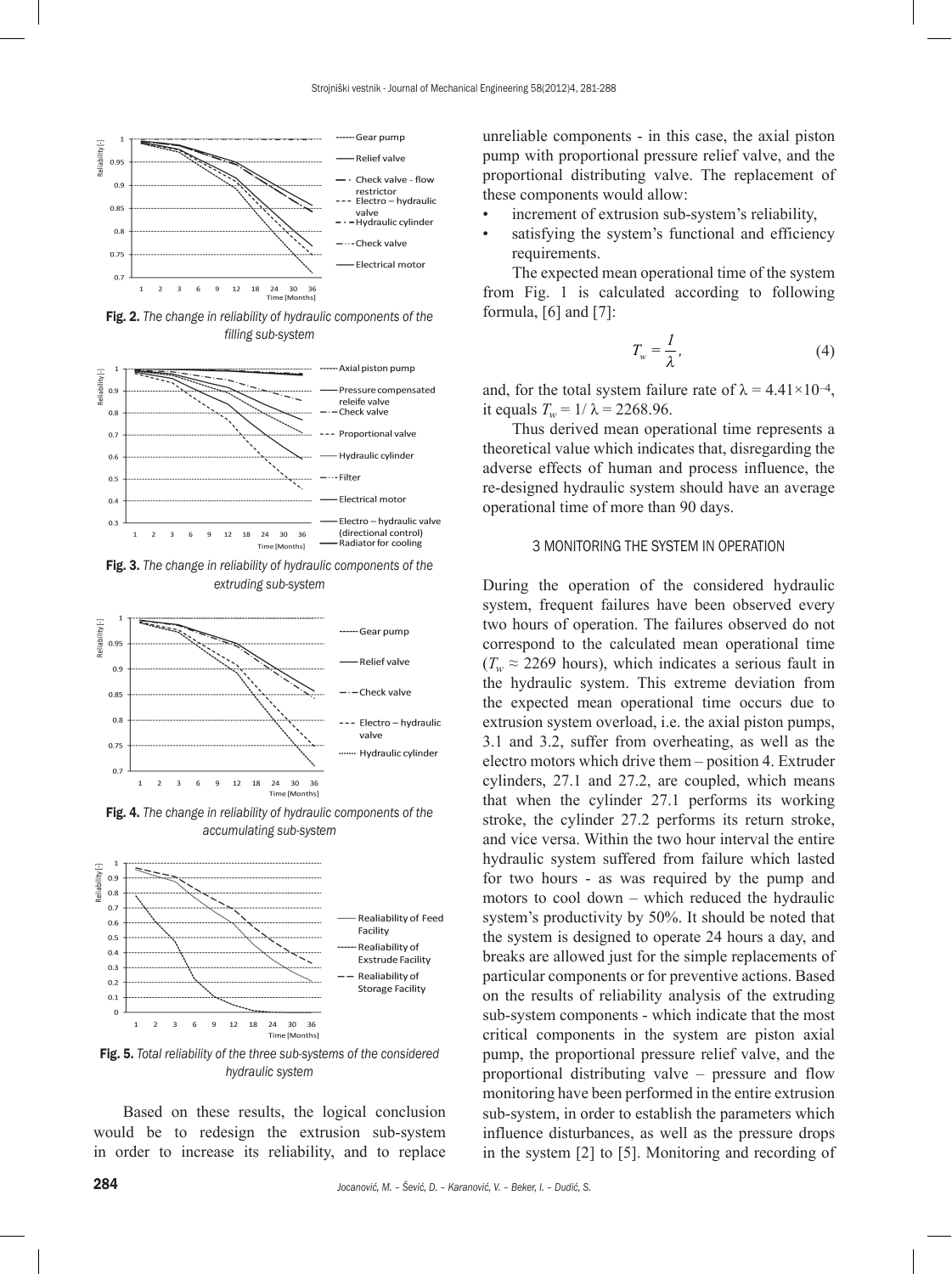pressure change have been performed at two locations in the hydraulic sub-system of the extruder: after the pump (3.2) at proportional distributing valve (14.2) fluid inlet – measurement spot M1, and after the proportional distributing valve (14.2) at working piston (27.2) fluid inlet – measurement spot M2.



Fig. 6. *Change of operating parameters (* $p_1$ *,*  $p_2$ *,*  $Q_1$  *and*  $\Delta p_1$ *) in the extruder hydraulic system*



Fig. 7. Change of pressures  $p_1$  and  $p_2$  in the extruder hydraulic *system within a 20 ms time interval*

The recorded working parameters  $(p_1$  [bar] – pump pressure, *p*2 [bar] – cylinder pressure, *Q*1 [l/min] – flow, and  $\Delta p_1$  [bar] – pressure drop between pump and cylinder) have been charted and shown in Figs. 6 to 8.The hydraulic system requires a constant fluid feed with relatively small pressure fluctuations during the operation. However, the monitoring of pressure and flow in the extrusion hydraulic sub-system has revealed substantial oscillations of pressure and flow. These oscillations cause increase in temperature of working fluid, working components (primarily the drive pump), while also causing overheating of the drive electro motors. The pressure peaking to 3421 bar, which exceeds the allowed values for this system

and its pump, is shown in Fig. 8. Based on the data partially presented in this work, it can be concluded that the extruder hydraulic sub-system's design is flawed.



**Fig. 8.** Pressure  $p_1$  peaks to 3421 bar within the 10 ms interval

That is, having the primary system requirement in mind, i.e. the necessity for constant flow distribution from the pump to the actuators, and constant operating pressure in all actuators (cylinders 27.1 and 27.2), the design concept has been completely wrong.

Comparing the reliability analyses for the system in hand, as well as the monitoring performed on the system in full operation, the following can be concluded: the axial piston pump in the system provides the required capacity in the extruder hydraulic system, but does not require the capacity regulation by the proportional pressure valve, as shown in Fig. 1.

In addition, the proportional distributing valve has been used in an entirely wrong way, bearing in mind that the extruder sub-system requires maximum fluid quantity to supply the actuator. This leads to a conclusion that instead of proportional distributing valve, a classical electric distribution valve should be used in either fully closed or fully open working position.

An analysis of reliability has shown that the proportional valve is the weakest component not only in the extruder hydraulic sub-system, but also in the entire hydraulic system. The re-design of the original hydraulic system, as well as the replacement of unreliable components by more reliable ones, leads to a hydraulic system of higher reliability and efficiency rate (Fig. 9).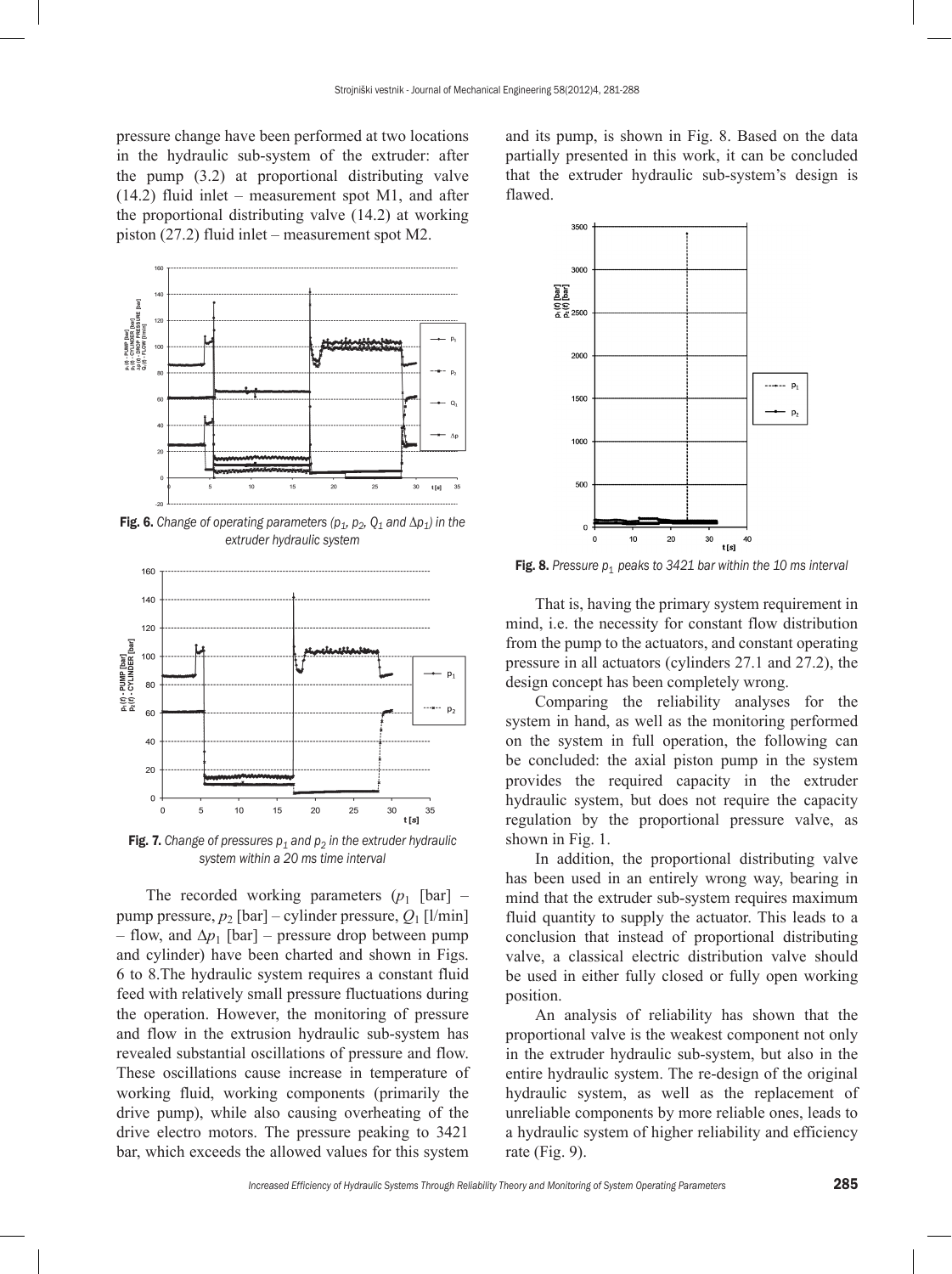#### 4 DESIGN OF A NEW SYSTEM

The results obtained through the monitoring of the hydraulic system's operating parameters have been used in the design of the improved system (Fig. 9), as well as the results of analysis of expected reliability for the considered hydraulic system. The result has revealed the following critical components in the subsystem for extrusion: the axial piston pump (position 3), the proportional pressure relief valve (position 19), and the proportional distributing valve (position 14). These components have been replaced. The axial piston pump (positions 3.1 and 3.2) has been replaced by a gear pump with frequency regulation (positions 29.1 and 29.2); the proportional pressure relief valve (positions 19.1 and 19.2), has been replaced by an internal pressure relief valve (positions 30.1 and 30.2); finally, the proportional distributing valve (positions 14.1 and 14.2) has been replaced by a classical electrohydraulic distribution valve (positions 31.1 and 31.2), Fig. 9. The failure rate values have also been taken from Table 1 for the analysis of expected reliabilities of the considered elements. The analysis of reliability for the newly designed hydraulic system has been performed with an additional assumption that the random variable (operational time) varies according to exponential distribution law (Eq. (1)).

Further analysis of expected reliability of the improved hydraulic system has been performed in the same fashion as the original hydraulic system, using Eqs. (2) and (3). Expected reliability of all components of the three sub-systems has been calculated for the improved system (Fig. 9).

Example: for the  $t = 730$  hours (1 month) time interval, the reliability for all three sub-systems equals:

- a) Filling sub-system *R*(730) = 0.957,
- b) Extrusion sub-system  $R(730) = 0.955$ ,
- c) Accumulation sub-system  $R(730) = 0.976$ .

Calculation for all other time intervals is performed in the same manner. The charts showing a change in the reliability of each component of the hydraulic system are presented in Figs. 10 to 12, for all time intervals provided by the analysis.

Reliability of the entire hydraulic system is charted in Fig. 13, where all three sub-systems



Fig. 9. *Block diagram of the improved hydraulic system*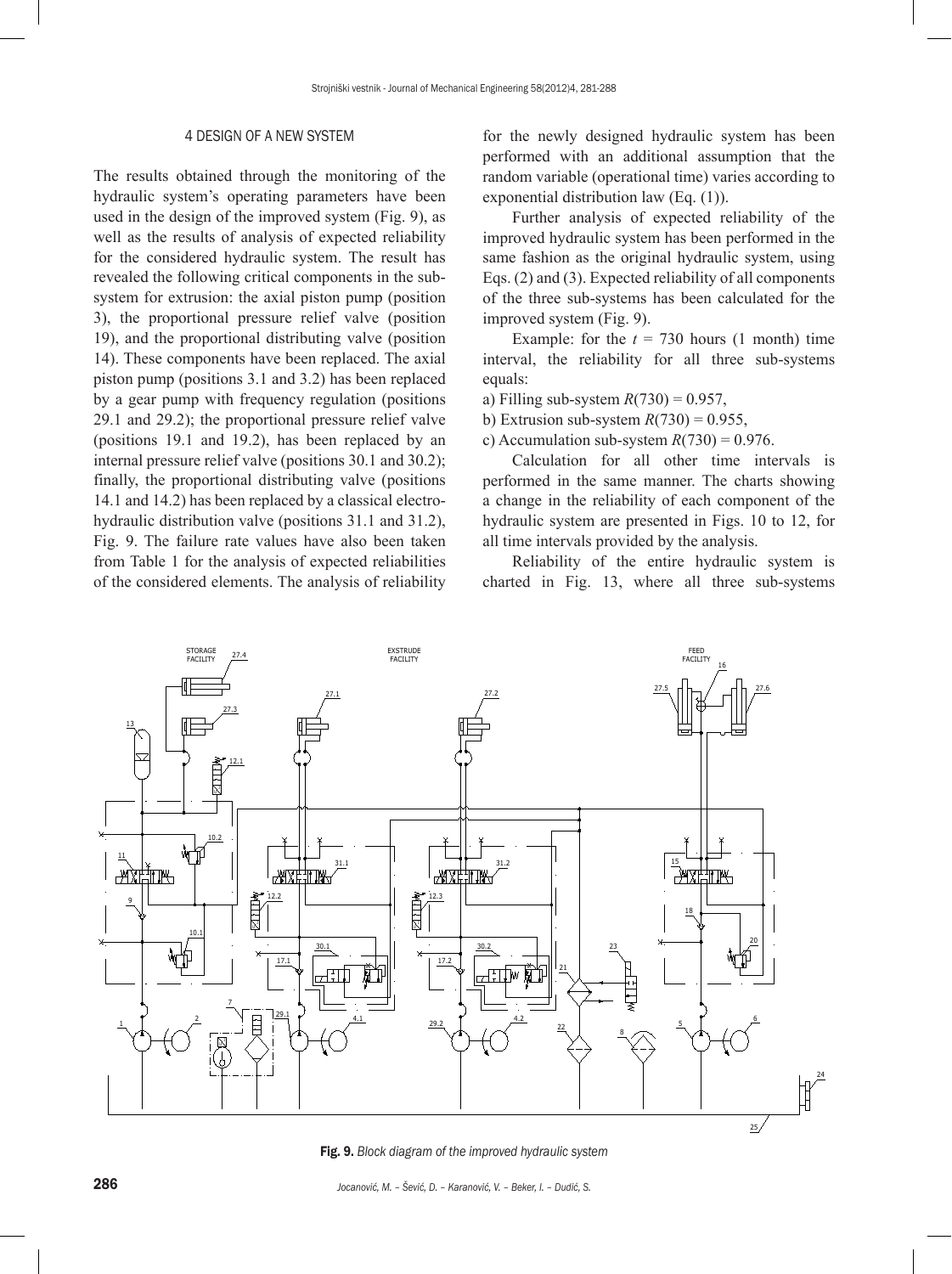(filling, extruding, and accumulation) define the total reliability of the hydraulic system from Fig. 9.



*components of the re-designed filling sub-system*

From the standpoint of reliability engineering, the analysis of improved hydraulic system leads to the conclusion that the extruder remains the most unreliable component, i.e. the least reliable assembly of the hydraulic system (Fig. 13).



Fig. 11. *The change in reliability of hydraulic components of the re-designed extruding sub-system*

However, compared to the original system, the reliability gain of 17.43% represents a significant improvement.

The replacement of axial piston pump by a gear pump, as well as the replacement of proportional distributing valve with a classical electro-hydraulic valve, has lead to the increase of total reliability of the entire hydraulic system compared to the original solution.





The mean operational time for the improved system equals  $T_w = 1/\lambda = 5811.99$  h which indicates an increase of 156% in comparison with the original system. After redesigning, the hydraulic system was again put into a 24-hour operating regime.



During exploitation, failures due to overheating were completely eliminated (compared to previous situation when they occurred in 2 hour intervals).

Other types of failures have not been observed to this moment. This can be attributed to improved reliability, as well as to the preventive system maintenance procedure, which has significantly reduced the negative influence of humans and working conditions. The only observed down times in the system are due to machine setups to accommodate a change of production type.

#### 5 CONCLUSION

Analysis of results obtained by a combined application of the reliability theory and monitoring of operating parameters of the considered hydraulic system has lead us to the following conclusions:

- The reliability theory helps identifying the weakest – most critical components in a hydraulic system (which can also be concluded by monitoring the operation of a hydraulic system and analyzing failure data). However, system monitoring alone allows neither determination of deviation between the expected and real reliability of all system components, nor the influence of lower reliability on the reliability of the entire hydraulic system. Reliability analysis estimates reliability of system components, and their ranking and charting, as shown in Figs. 2 to 4 and 10 to 12,
- monitoring of operating parameters enables the identification of down-time causes and failures of particular system components (monitoring of operating system parameters, such as the

*Increased Efficiency of Hydraulic Systems Through Reliability Theory and Monitoring of System Operating Parameters* 287